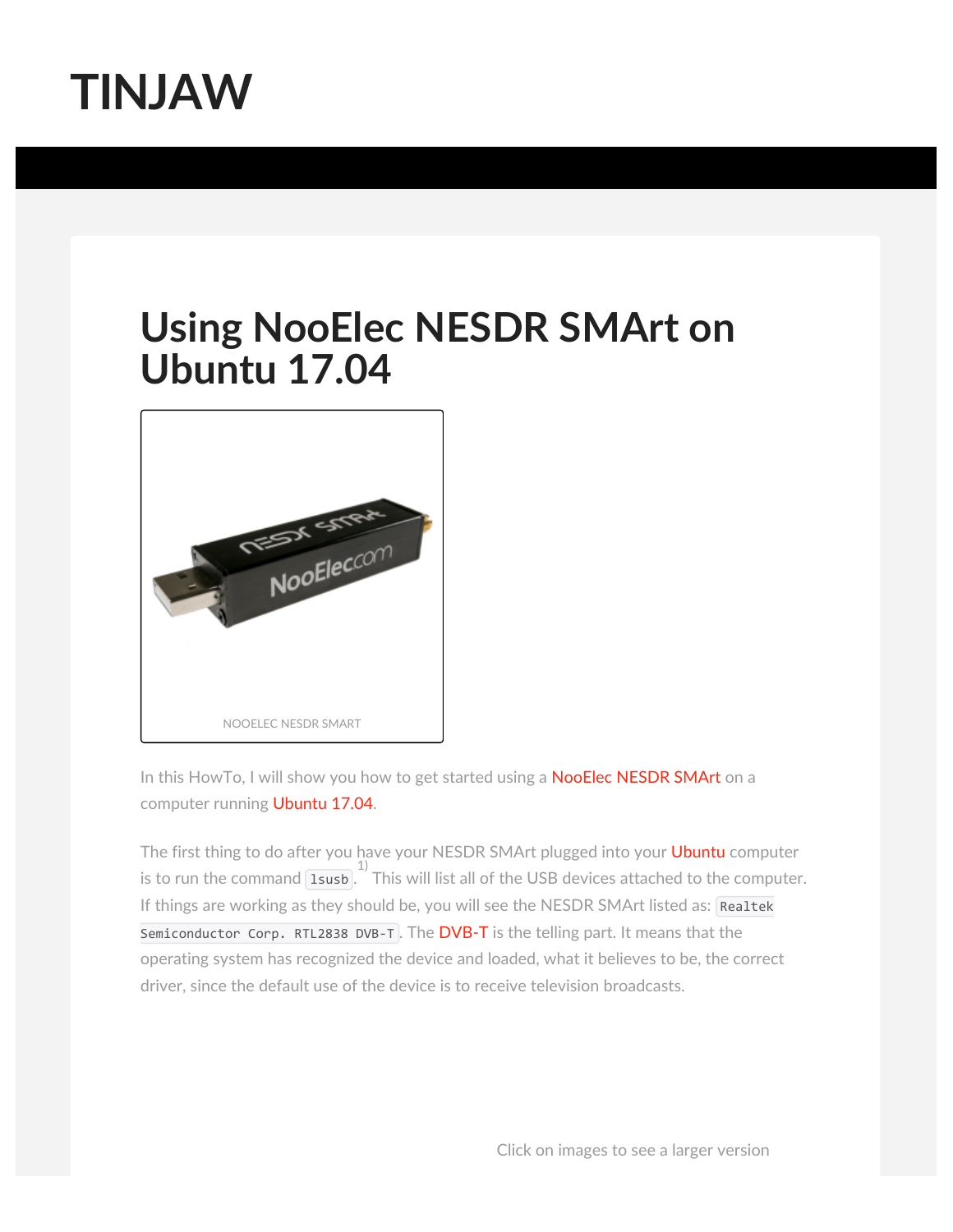

This can be further seen by using the command:  $\frac{1}{1}$  smod | [grep](http://manpages.ubuntu.com/manpages/zesty/en/man1/grep.1.html) dvb, which lists the loaded modules (drivers) and filters them to just show the ones that have the letters dvb in them. You will see they are loaded.

| adam@adam-D525TUD: ~<br>dan@adan-0525TUD:-S lsnod   grep dvb<br>usb rtl2Bxxu 36864<br>usb vz<br>core<br>core<br>$domainedan-0525TUD: -5$ | $\mathbf{1}$<br>32768 1 dvb_usb_rtl28xxw<br>106496 2 dvb usb_v2,rtl2832<br>20672 S in line codec, line dev, dvb usb v2, dvb usb rtl28x |
|------------------------------------------------------------------------------------------------------------------------------------------|----------------------------------------------------------------------------------------------------------------------------------------|
|                                                                                                                                          | LSMOD SHOWS THAT THE DVB DRIVER IS INSTALLED<br>AND LOADED                                                                             |

What we need to do now is remove those modules (drivers) and load the ones dedicated to using the device as an SDR.

We start by "blacklisting" the default drivers. This is done by editing the file 2)

/etc[/modprobe.d](http://manpages.ubuntu.com/manpages/zesty/en/man5/modprobe.d.5.html)/blacklist-dvb.conf .

| adam@adam-DS2STUD: ~                                             |                      |  |  |  |
|------------------------------------------------------------------|----------------------|--|--|--|
| adam@adam-D525TUD:-\$ sudo vi /etc/modprobe.d/blacklist-dvb.conf |                      |  |  |  |
|                                                                  |                      |  |  |  |
|                                                                  |                      |  |  |  |
|                                                                  |                      |  |  |  |
|                                                                  |                      |  |  |  |
|                                                                  |                      |  |  |  |
|                                                                  |                      |  |  |  |
|                                                                  |                      |  |  |  |
|                                                                  |                      |  |  |  |
|                                                                  |                      |  |  |  |
|                                                                  |                      |  |  |  |
|                                                                  | <b>EDIT THE FILE</b> |  |  |  |
|                                                                  |                      |  |  |  |

Add the following to the file: blacklist dvb\_usb\_rtl28xxu, save, and close it.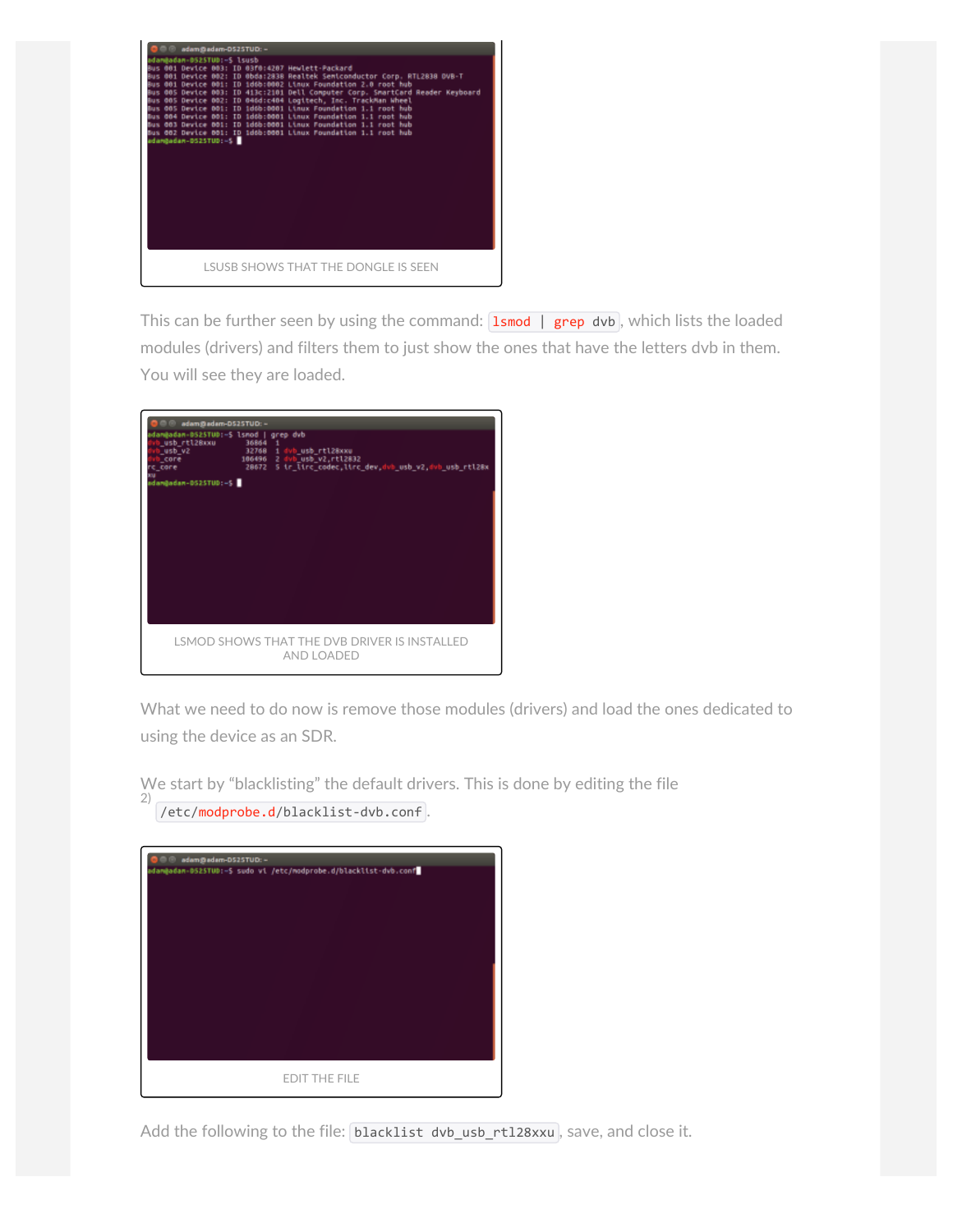

What that does is disallow the default module (driver) to load. Now we need to tell it to load the driver we want. But first, we need to download it onto the computer.

| adam@adam-DS2STUD: ~                                                                     |  |  |  |
|------------------------------------------------------------------------------------------|--|--|--|
| dan@adan-DS2STUD:-S lsnod   grep dvb<br>dam@adam-0525TUD:-5 sudo apt-get install rtl-sdr |  |  |  |
|                                                                                          |  |  |  |
|                                                                                          |  |  |  |
|                                                                                          |  |  |  |
|                                                                                          |  |  |  |
|                                                                                          |  |  |  |
|                                                                                          |  |  |  |
|                                                                                          |  |  |  |
|                                                                                          |  |  |  |
|                                                                                          |  |  |  |
|                                                                                          |  |  |  |
|                                                                                          |  |  |  |
| NOW INSTALL THE RTL-SDR DRIVER AND RELATED<br>SOFTWARE                                   |  |  |  |

[sudo apt-get install rtl-sdr](https://explainshell.com/explain?cmd=sudo+apt-get+install+rtl-sdr) will install the package we need. This will have the drivers and utilities related to using a SDR.

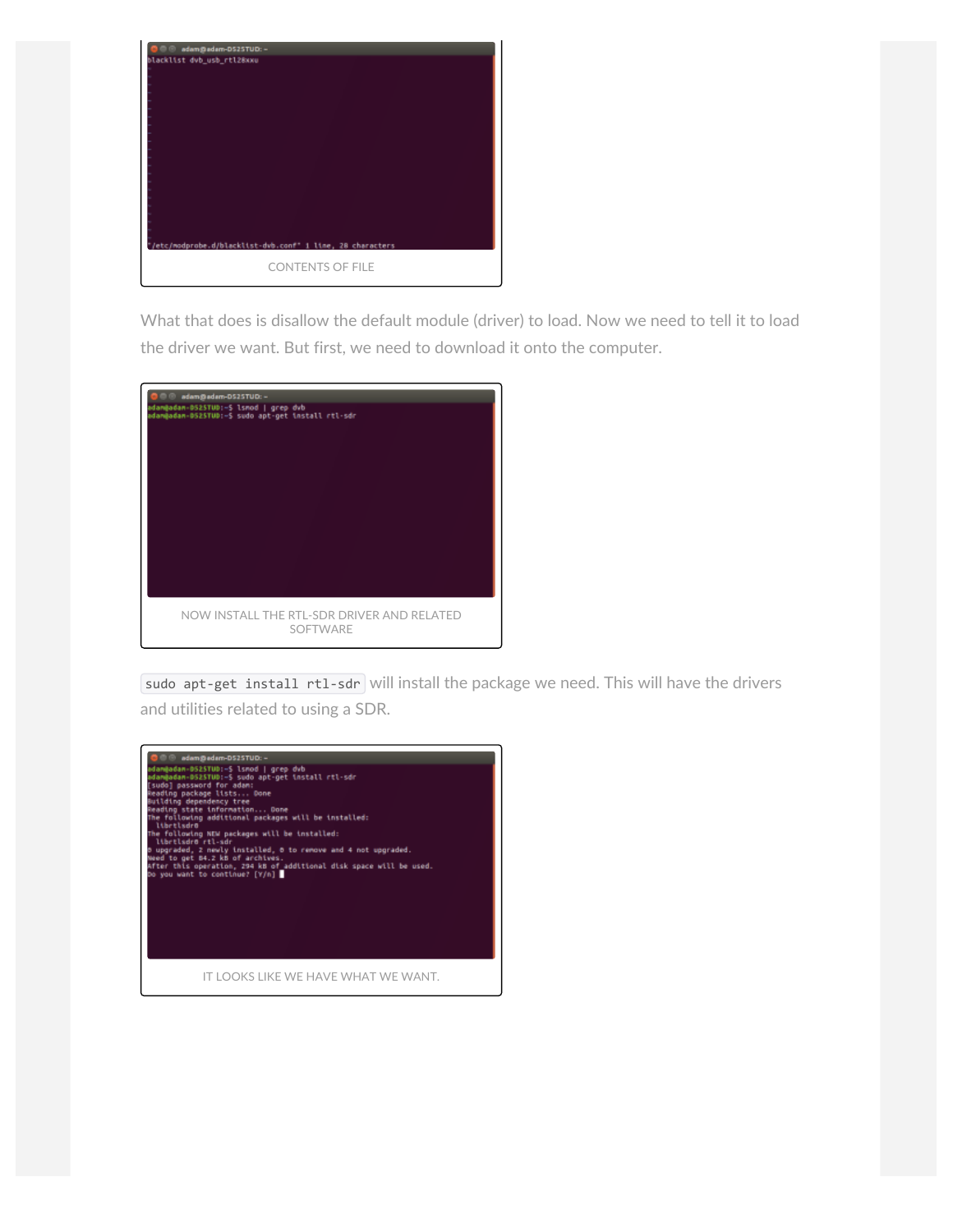

If you don't have an antenna hooked up yet, now is the time to do so.

Now come the real test. Let's see if the SDR works at the lowest level we care about; which is tuning on a particular frequency and seeing if we hear anything. We do this by executing rtl\_test .



The first part of the test will test the parameters of the SDR and then it will attempt to tune in to a frequency. It is at this point you want the test to stop printing to the screen; because anything more is an error that occurred.

At this point you have "the guts" installed. You have the modules and libraries loaded that are needed to run the dongle as a software defined radio. The next step is to put a pretty frontend on this to make it easier to use, as well as add functionality  $-$  like a waterfall display.

With Ubuntu, the easiest way to do that is with [Gqrx.](http://gqrx.dk/) It is available in the Ubuntu Software store, and therefore, easy to install.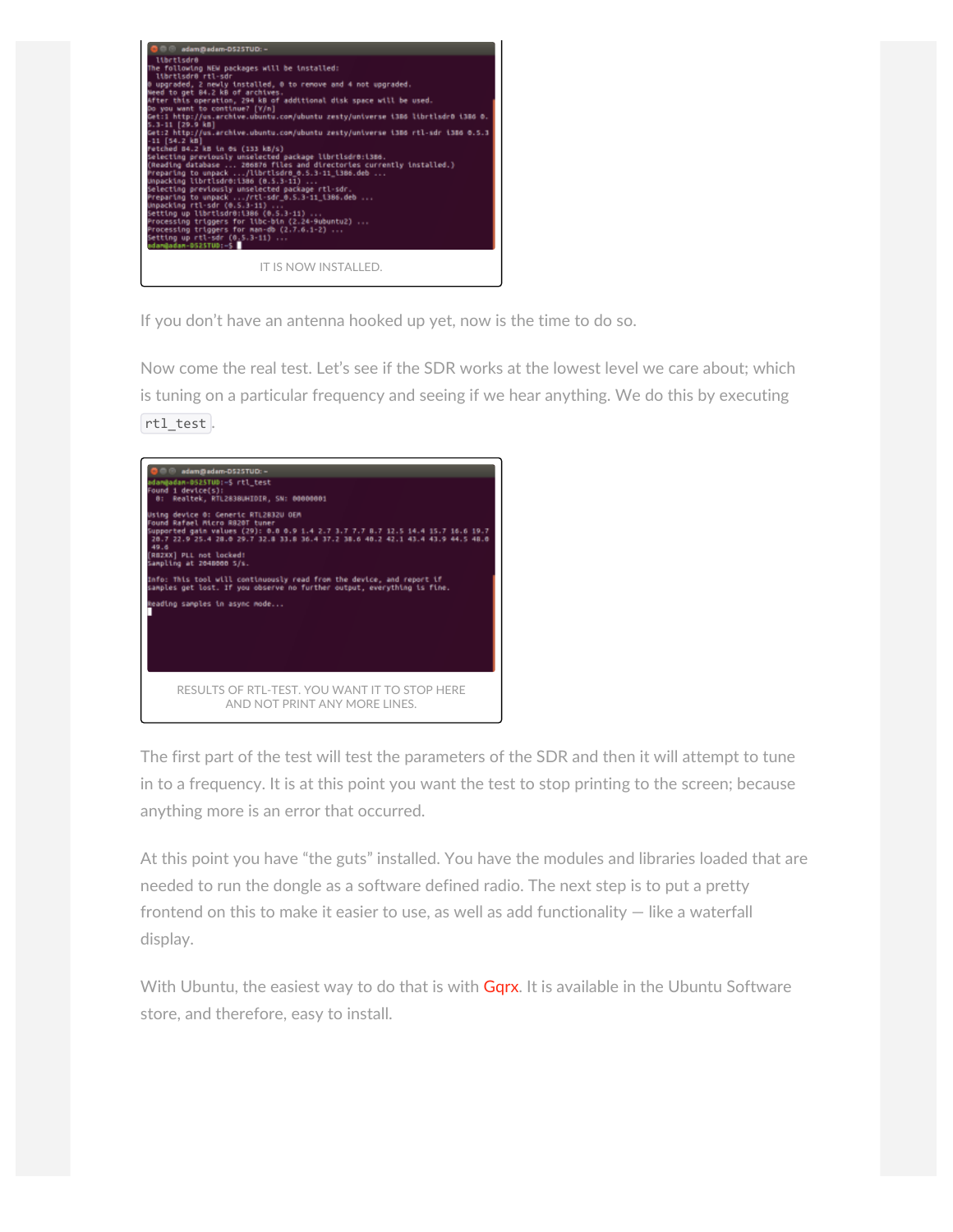| <b>Ulcuniu Gallegare</b> |                                                                                                                                                  |  |  |
|--------------------------|--------------------------------------------------------------------------------------------------------------------------------------------------|--|--|
|                          | troni                                                                                                                                            |  |  |
|                          | *******<br>Gerx<br>Software delived codia receiver implemented using CAU findin and the Q4 CUI toolkik                                           |  |  |
|                          | Levels   Tenant                                                                                                                                  |  |  |
|                          |                                                                                                                                                  |  |  |
|                          |                                                                                                                                                  |  |  |
|                          |                                                                                                                                                  |  |  |
|                          |                                                                                                                                                  |  |  |
|                          |                                                                                                                                                  |  |  |
|                          | Necessaryhot provided                                                                                                                            |  |  |
|                          |                                                                                                                                                  |  |  |
|                          |                                                                                                                                                  |  |  |
|                          |                                                                                                                                                  |  |  |
|                          | Garanoparis mary of the IDN/verbace synthide, including Founder Dongley, ritsch, HarithFord IDIP-devices.                                        |  |  |
|                          | induder. MA, 128, FPAR and FPAVE (mone and stereof demodulation), and Special PM mode har NGAR APT. Displays PPT<br>plet and good now a steelal. |  |  |
|                          | It is powered by DWJ Right and the DI DJI book it.                                                                                               |  |  |

With Gqrx installed, start it up and it is going to ask you what you want to use as the source.

| UQ input           |                                                                                       |      |
|--------------------|---------------------------------------------------------------------------------------|------|
|                    | Device Complex Sampled (IQ) File                                                      | ٠    |
|                    | Device string   file=/path/to/your/file,freq=100e6,rate=1e6,repeat=true,throttle=true |      |
| Input rate         |                                                                                       | $\,$ |
| Decimation None    |                                                                                       | w    |
| Sample rate 0 Msps |                                                                                       |      |
|                    | Bandwidth 0.000000 MHz                                                                | Þ    |
|                    | LNB LO 0.000000 MHz                                                                   |      |
| Audio output       |                                                                                       |      |
|                    | Device Default                                                                        | ×    |
| Sample rate 48 kHz |                                                                                       |      |

You want to change the Device to your dongle.

|                                                                       | Configure I/O devices                                                                                                                                                           |              |
|-----------------------------------------------------------------------|---------------------------------------------------------------------------------------------------------------------------------------------------------------------------------|--------------|
| I/O input                                                             |                                                                                                                                                                                 |              |
| <b>Device</b>                                                         | Complex Sampled (IQ) File                                                                                                                                                       |              |
| Device string                                                         | Generic RTL2832U OEM                                                                                                                                                            |              |
| Input rate<br>Decimation<br>Sample rate<br><b>Bandwidth</b><br>LNB LO | RFSPACE Cloud-IQ Receiver<br>RESPACE NetSDR Receiver<br>RFSPACE SDR-IP Receiver<br>RFSPACE SDR-IQ Receiver<br>RTL-SDR Spectrum Server<br>Red Pitaya Transceiver Server<br>Other |              |
| Audio output                                                          |                                                                                                                                                                                 |              |
|                                                                       | Device Default                                                                                                                                                                  | ٠            |
| Sample rabe 48 kHz                                                    |                                                                                                                                                                                 | $\mathbf{r}$ |
|                                                                       |                                                                                                                                                                                 | OK<br>Cancel |